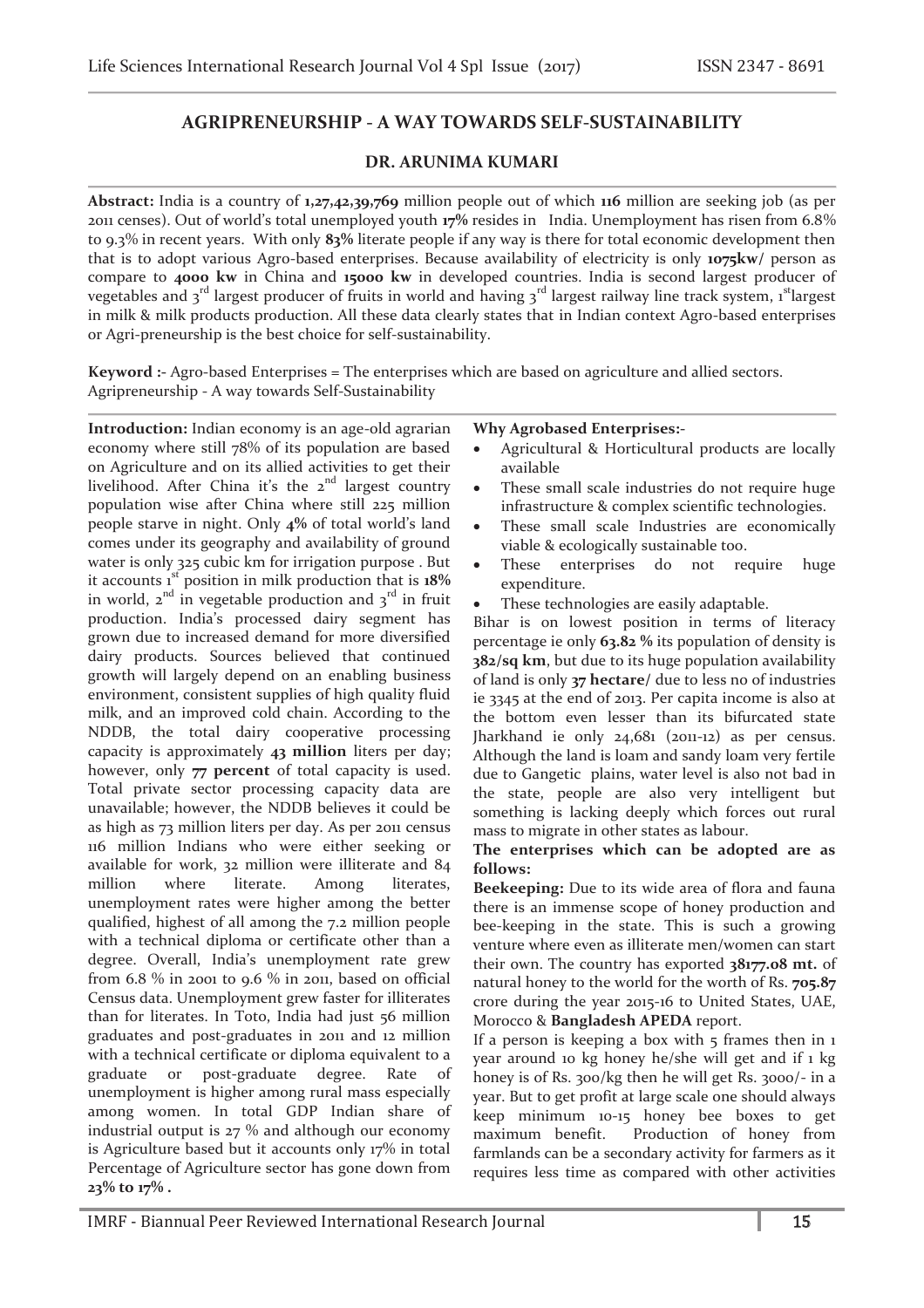and can be carried out by women in a house. On an estimate, about 80 percent of honey is used directly in medicines and 10 percent is used in Ayurveda and pharmaceutical production **(Gol, 2006).** Studies found that apiculture is an excellent, esthetic livelihood generating hobby. It has a potential market with environmental responsibility and worldwide medicinal and nutritional recognition. Apiculture requires less investment and easy-to-learn (Rangarao, 2009). It also helps in pollination of crops and increases seed setting in many crops.

**Horticulture based Enterprises:** Bihar is largest producer of vegetables viz Potato, Onion, Eggplant, Cauliflower. Bihar is known for its Shahi Litchi, other fruits grow are Mango, Guava, Citrus, Banana, Papaya, Ber, Pineapple & Makhana. Flavour of its spices, red Chilli & Corriander spreads all the country. Major flowers which have been popularly grown are Marigold, Gladiolus & other creepers. One can get self employment by growing nursery of all these plants and selling them on higher price. Now a days we are dependent on Calcutta to get it. Not only that unemployed youth can sale flowers by preparing different kinds of boques, and for other decorative purposes too, (like in marriages & other occasions).

**Mushroom – Production:** Mushroom is highly nutritious and is having its medicinal value too. Mushroom is a fungi which can be grown even in plastic carrots, bags on bamboo tracks in thatched houses etc. Raw brown me contains 92% water, 4% carbon, 2% protein and less than 1% fat. A 100/gm mushroom provide 22 calories and are rich source of Vit. B such as riboflavin, niacin and Pantothenic acid, Selenium 37% daily value and Copper 25% and a moderate source 10-19% daily value of Phosphorus, Zinc, Potassium. Now a days in hotels and marriage parties also there is a huge demand of Mushroom Soup, Mushroom Pulav, Mushroom Vegetable. Mushroom pickles are also in demand. 1 Kg mushroom costs Rs. 200; if one is producing 10 kg then 2000/month return will come.

**Vermi culturing:** As cattle rearing is a common feature of rural India its waste as dung and other agriculture. Waste can be mixed with particular worms and these agriculture wastes can be connected into the best produce. This vermicompost is highly nutritious as compare to other normal manner. By using it farmers can get self employment and their annual income will also multiply due to gross double agriculture production. Earthworms are one of the major soil macro-invertebrates. The role of earthworms in the soil is to improve soil fertility and soil health. Vermicompost increase water-holding capacity of the soil, promotes crop growth, helps in more production more, and improves food and fodder quality (Nagavallemma et al. 2004).

Animal Husbandry: India ranks 1<sup>st</sup> in milk and milk product production. Livestock management and cattle rearing has been the part of our day to day life. Rearing of improved breed and their proper's management can give a good return to the farmers. Not only that a different ventures of producing milk products can also be started by the unemployed male & female. As our population is increasing day by day there will be high demand also, so this is also one of the major venture for self employment and self sustainability.

**Establishment of /Dal Making & Spices grinding:**  Dal making & Spices grinding machine can give a good return to the villagers. People can collect raw turmeric, Coriander, Red Chilli from local farmers and get it grinded and packed at their onion and then it can be marketed very easily. Dal making machine sattu making machines are also rarely found in the village. Sattu, Dal, Spices are the items which are always in demand.

**Fruit & Vegetable Preservation:** Another major small industry which can be started very easily is production of various fruits and vegetables preserved items viz – Potato Chips, Potato fingers, Potato Pappad, Mango & Litchi Squashes, Jam, Jelly Marmalade, Mixed vegetable, Tomato pickles, Tomato sauce catchup etc.

**Fish Production**: Despite abundant aquatic resources in terms of about 3,200 km of rivers, 100,000 hectares Chaurs and floodplain wetlands, 9,000 hectares of oxbow lakes or Mauns, 7,200 hectares of reservoirs and 69,000 hectares of ponds and tanks, fish supply is short of demand in the State of Bihar. Development of the resources with the adoption of the available technologies can bridge this gap, by at least doubling the production from the present level of 2.6 lakh tonnes. **Conclusion:** In nutshell, it can be concluded that there are a lot many new endeavours where immense scope is there to get self employment. When people will be self employed their economic status will also enhance automatically and in this way they will get a self sustainable state.